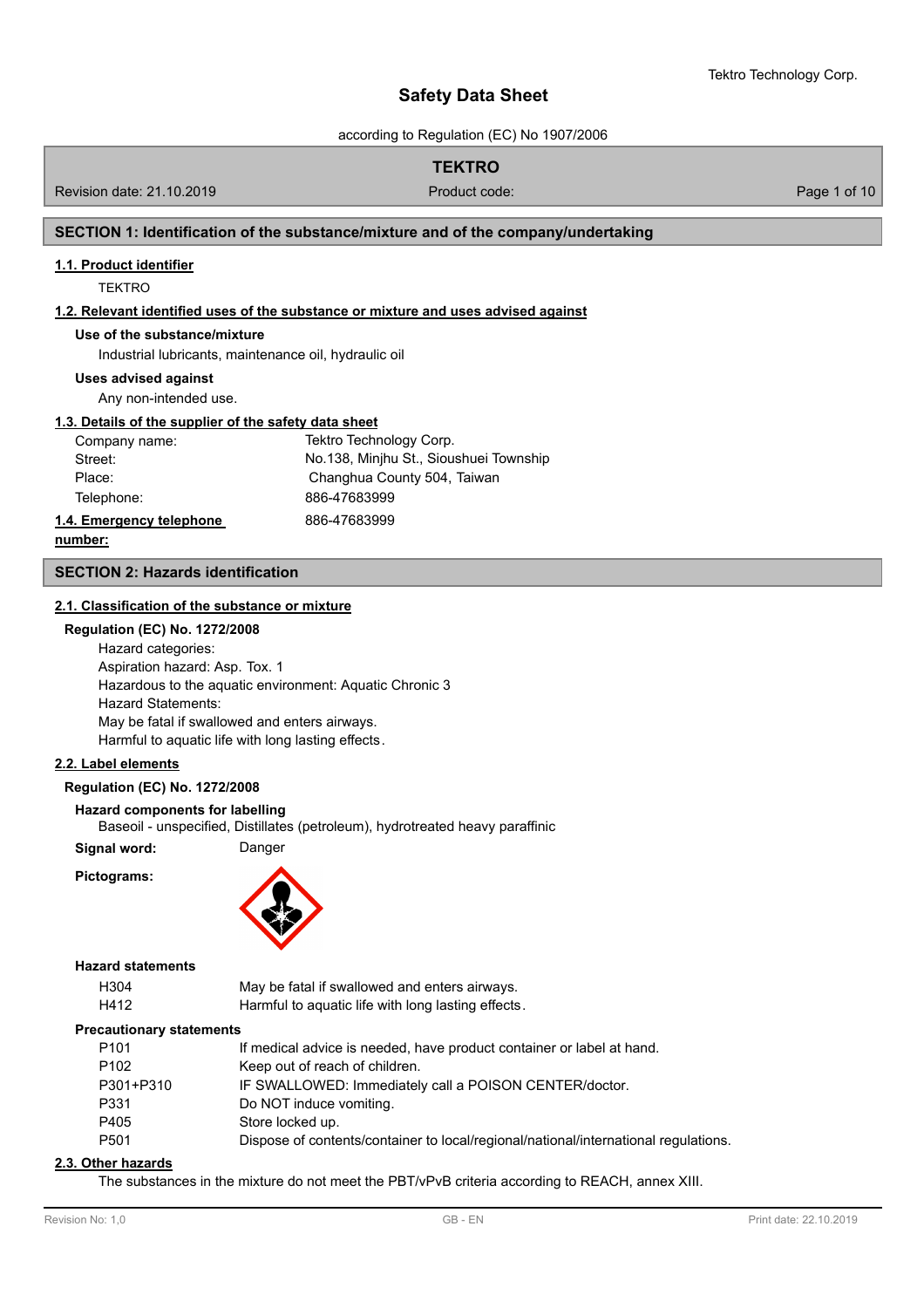according to Regulation (EC) No 1907/2006

# **TEKTRO**

Revision date: 21.10.2019 Product code: Page 2 of 10

# **SECTION 3: Composition/information on ingredients**

# **3.2. Mixtures**

# **Hazardous components**

| CAS No     | Chemical name                                                                 |              |                 | Quantity |  |
|------------|-------------------------------------------------------------------------------|--------------|-----------------|----------|--|
|            | EC No                                                                         | Index No     | <b>REACH No</b> |          |  |
|            | <b>GHS Classification</b>                                                     |              |                 |          |  |
| 64742-54-7 | Baseoil - unspecified, Distillates (petroleum), hydrotreated heavy paraffinic |              |                 | > 95 %   |  |
|            | 265-157-1                                                                     | 649-467-00-8 |                 |          |  |
|            | Asp. Tox. 1; H304                                                             |              |                 |          |  |
| 128-37-0   | 2,6-di-tert-butyl-p-cresol                                                    |              |                 | < 2 %    |  |
|            | 204-881-4                                                                     |              |                 |          |  |
|            | Aquatic Acute 1, Aquatic Chronic 1; H400 H410                                 |              |                 |          |  |

Full text of H and EUH statements: see section 16.

#### **Further Information**

Product does not contain listed SVHC substances > 0,1 % according to Regulation (EC) No. 1907/2006 Article 59 (REACH)

Note P: The classification as a carcinogen need not apply if it can be shown that the substance contains less than 0,1 % w/w benzene (EINECS-No. 200-753-7).

Note L: The classification as a carcinogen need not apply if it can be shown that the substance contains less than 3 % DMSO extract as measured by IP 346 . This note applies only to certain complex oil-derived substances in Appendix I.

# **SECTION 4: First aid measures**

# **4.1. Description of first aid measures**

#### **General information**

In case of accident or unwellness, seek medical advice immediately (show directions for use or safety data sheet if possible).

#### **After inhalation**

In case of accident by inhalation: remove casualty to fresh air and keep at rest. In case of respiratory tract irritation, consult a physician.

#### **After contact with skin**

Gently wash with plenty of soap and water. In case of skin irritation, seek medical treatment.

# **After contact with eyes**

Rinse cautiously with water for several minutes. In case of troubles or persistent symptoms, consult an ophthalmologist.

#### **After ingestion**

Rinse mouth thoroughly with water. Let water be drunken in little sips (dilution effect). Do NOT induce vomiting. In all cases of doubt, or when symptoms persist, seek medical advice.

# **4.2. Most important symptoms and effects, both acute and delayed**

No information available.

# **4.3. Indication of any immediate medical attention and special treatment needed**

Treat symptomatically.

# **SECTION 5: Firefighting measures**

# **5.1. Extinguishing media**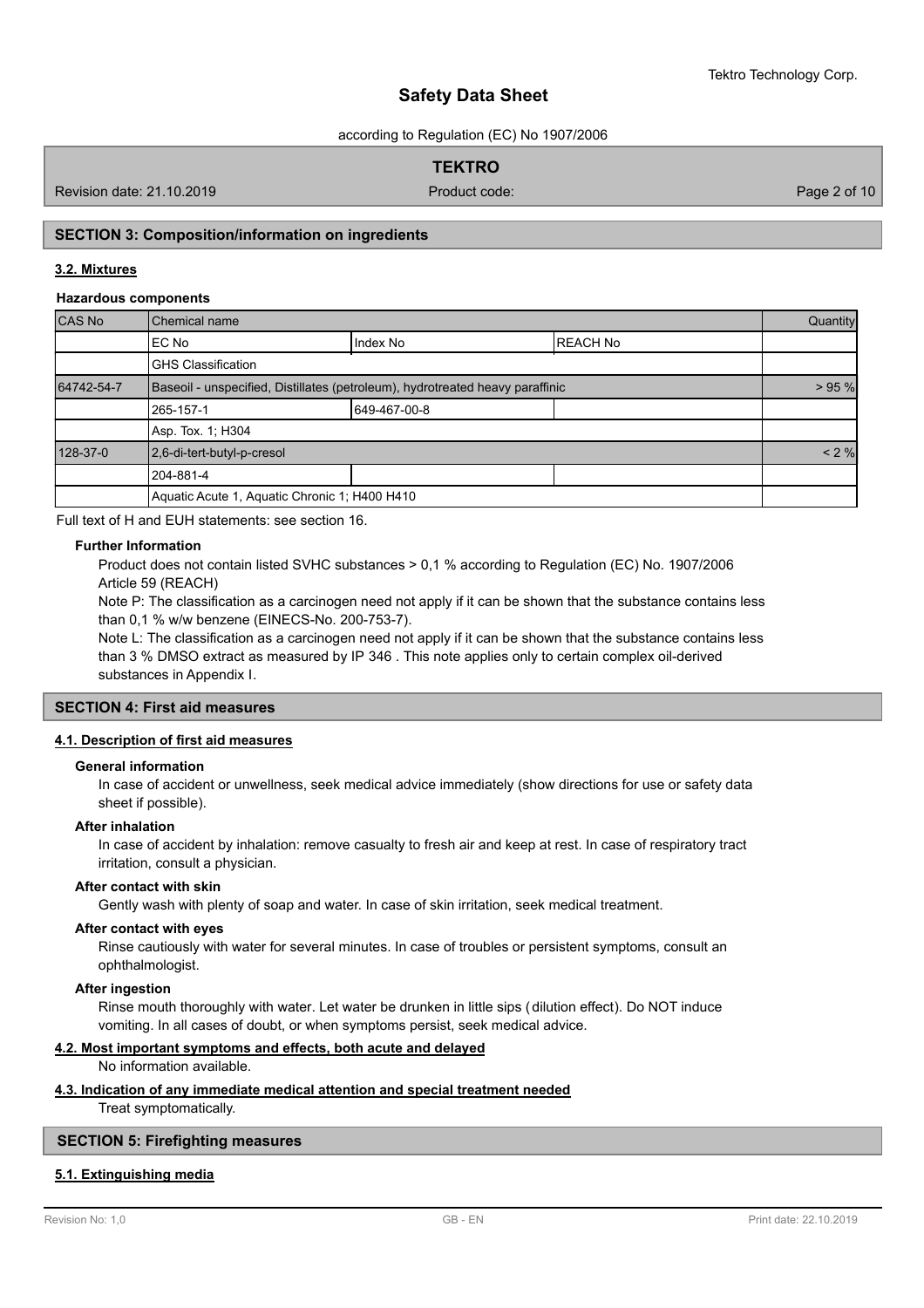according to Regulation (EC) No 1907/2006

# **TEKTRO**

Revision date: 21.10.2019 Product code: Page 3 of 10

# **Suitable extinguishing media**

Carbon dioxide (CO2). Dry extinguishing powder. alcohol resistant foam. Atomized water.

**Unsuitable extinguishing media**

High power water jet.

# **5.2. Special hazards arising from the substance or mixture**

Can be released in case of fire: Carbon monoxide. Carbon dioxide (CO2). Nitrogen oxides (NOx).

# **5.3. Advice for firefighters**

In case of fire: Wear self-contained breathing apparatus.

### **Additional information**

Collect contaminated fire extinguishing water separately. Do not allow entering drains or surface water. Co-ordinate fire-fighting measures to the fire surroundings.

## **SECTION 6: Accidental release measures**

#### **6.1. Personal precautions, protective equipment and emergency procedures**

Safe handling: see section 7 Personal protection equipment: see section 8

#### **6.2. Environmental precautions**

Discharge into the environment must be avoided.

# **6.3. Methods and material for containment and cleaning up**

Absorb with liquid-binding material (e.g. sand, diatomaceous earth, acid- or universal binding agents). Treat the recovered material as prescribed in the section on waste disposal . Clean contaminated objects and areas thoroughly observing environmental regulations.

#### **6.4. Reference to other sections**

Disposal: see section 13

# **SECTION 7: Handling and storage**

## **7.1. Precautions for safe handling**

#### **Advice on safe handling**

Wear suitable protective clothing. See section 8.

# **Advice on protection against fire and explosion**

# Usual measures for fire prevention.

## **Further information on handling**

General protection and hygiene measures: See section 8.

#### **7.2. Conditions for safe storage, including any incompatibilities**

#### **Requirements for storage rooms and vessels**

Keep container tightly closed in a cool, well-ventilated place.

#### **Hints on joint storage**

Do not store together with: Explosives. Oxidizing solids. Oxidizing liquids. Radioactive substances. Infectious substances. Food and animal feedingstuff.

#### **Further information on storage conditions**

Keep the packing dry and well sealed to prevent contamination and absorbtion of humidity. Recommended storage temperature: 20°C

Protect against: frost. UV-radiation/sunlight. heat. Humidity

# **7.3. Specific end use(s)**

See section 1.

# **SECTION 8: Exposure controls/personal protection**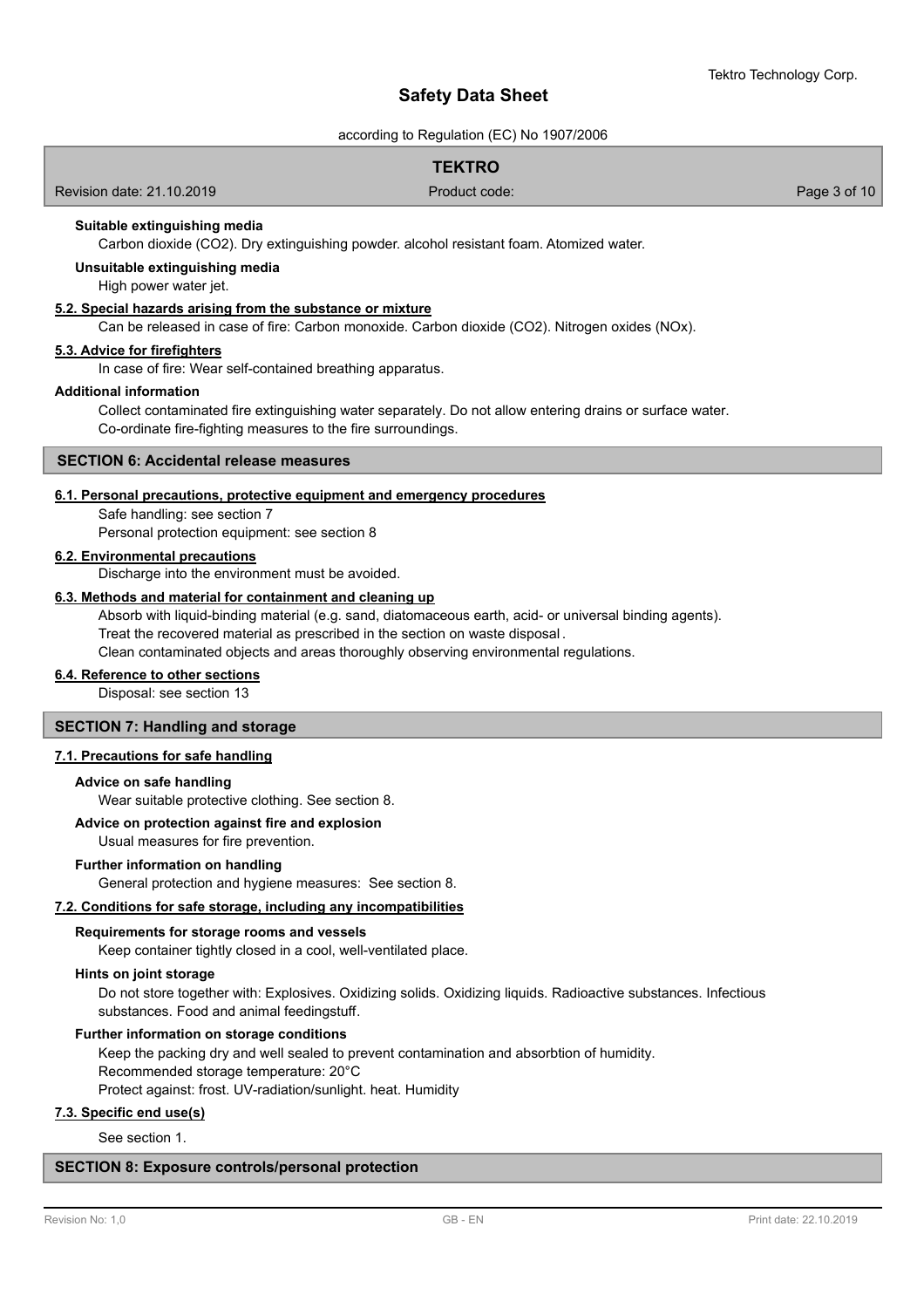according to Regulation (EC) No 1907/2006

|                           | <b>TEKTRO</b> |                  |
|---------------------------|---------------|------------------|
| Revision date: 21.10.2019 | Product code: | Page 4 of 10 $ $ |

# **8.1. Control parameters**

### **Exposure limits (EH40)**

| <b>CAS No</b> | Substance                  | ppm | ma/m <sup>3</sup> | fibres/ml | Category | Origin |
|---------------|----------------------------|-----|-------------------|-----------|----------|--------|
| 128-37-0      | 2,6-Di-tert-butyl-p-cresol |     | 10 <sup>1</sup>   |           | TWA(8 h) | WEL    |

#### **8.2. Exposure controls**





#### **Appropriate engineering controls**

Technical measures and the application of suitable work processes have priority over personal protection equipment.

Provide adequate ventilation.

#### **Protective and hygiene measures**

Always close containers tightly after the removal of product. When using do not eat, drink, smoke, sniff. Wash hands before breaks and after work.

#### **Eye/face protection**

Wear safety glasses; chemical goggles (if splashing is possible). DIN EN 166

#### **Hand protection**

Wear suitable gloves. Suitable material: FKM (fluororubber). - Thickness of glove material: 0,4 mm Breakthrough time >= 8 h Butyl rubber. - Thickness of glove material: 0,5 mm Breakthrough time >= 8 h CR (polychloroprenes, Chloroprene rubber). - Thickness of glove material: 0,5 mm Breakthrough time >= 8 h NBR (Nitrile rubber). - Thickness of glove material: 0,35 mm Breakthrough time >= 8 h PVC (Polyvinyl chloride). - Thickness of glove material: 0,5 mm Breakthrough time >= 8 h The selected protective gloves have to satisfy the specifications of EU Directive 89/686/EEC and the standard EN 374 derived from it. Check leak tightness/impermeability prior to use. In the case of wanting to use the gloves again, clean them before taking off and air them well. Suitable protective clothing: Lab apron. **Skin protection**

Minimum standard for preventive measures while handling with working materials are specified in the TRGS 500 (D).

#### **Respiratory protection**

With correct and proper use, and under normal conditions, breathing protection is not required.

Respiratory protection necessary at:

-exceeding exposure limit values

-insufficient ventilation and aerosol or mist formation

Suitable respiratory protective equipment: particulates filter device (DIN EN 143). Type: P1-3

The filter class must be suitable for the maximum contaminant concentration (gas/vapour/aerosol/particulates) that may arise when handling the product. If the concentration is exceeded, self-contained breathing

apparatus must be used.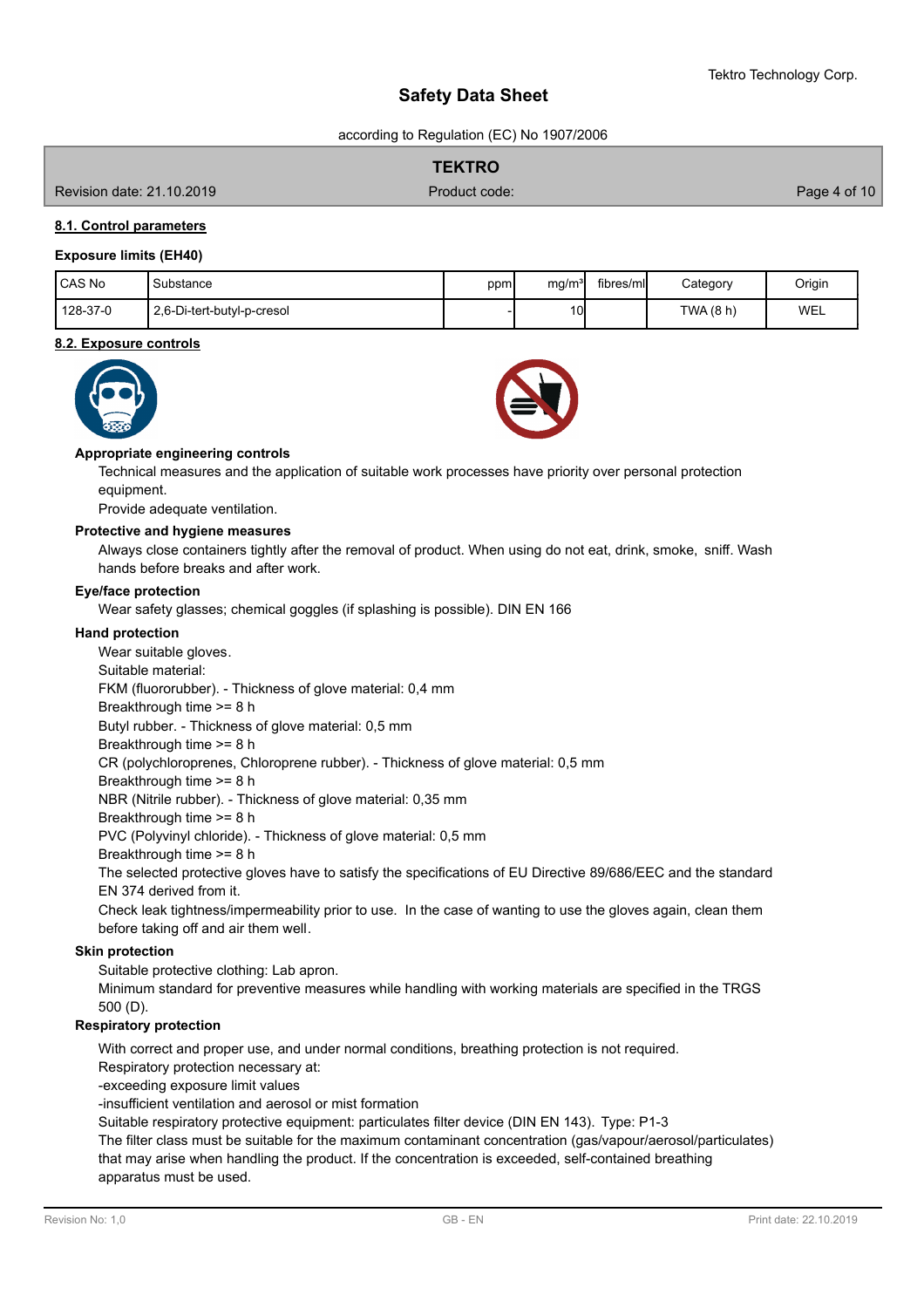according to Regulation (EC) No 1907/2006

# **TEKTRO**

Revision date: 21.10.2019 **Product code:** Product code: Page 5 of 10

# **Environmental exposure controls**

No special precautionary measures are necessary.

# **SECTION 9: Physical and chemical properties**

| 9.1. Information on basic physical and chemical properties |                |                            |
|------------------------------------------------------------|----------------|----------------------------|
| Physical state:                                            | liquid         |                            |
| Colour:                                                    | red, clear     |                            |
| Odour:                                                     | characteristic |                            |
| pH-Value:                                                  |                | not applicable             |
| Changes in the physical state                              |                |                            |
| Melting point:                                             |                | -45 $^{\circ}$ C           |
| Initial boiling point and boiling range:                   |                | not determined             |
| Sublimation point:                                         |                | not determined             |
| Softening point:                                           |                | not determined             |
| Pour point:                                                |                | not determined             |
| Flash point:                                               |                | 162 °C                     |
| Sustaining combustion:                                     |                | Not sustaining combustion  |
| <b>Explosive properties</b><br>none                        |                |                            |
| Lower explosion limits:                                    |                | 1 vol. %                   |
| Upper explosion limits:                                    |                | $7$ vol. $%$               |
| Ignition temperature:                                      |                | not determined             |
| <b>Auto-ignition temperature</b><br>Gas:                   |                | not determined             |
| Decomposition temperature:                                 |                | not determined             |
| <b>Oxidizing properties</b>                                |                |                            |
| none                                                       |                |                            |
| Vapour pressure:                                           |                | not determined             |
| Density (at 15 °C):                                        |                | $0,8577$ g/cm <sup>3</sup> |
| Water solubility:                                          |                | insoluble                  |
| Solubility in other solvents<br>not determined             |                |                            |
| Partition coefficient:                                     |                | not determined             |
| Viscosity / dynamic:                                       |                | not determined             |
| Viscosity / kinematic:<br>(at 40 $^{\circ}$ C)             |                | $9,785$ mm <sup>2</sup> /s |
| Flow time:                                                 |                | not determined             |
| Vapour density:                                            |                | not determined             |
| Evaporation rate:                                          |                | not determined             |
| Solvent separation test:                                   |                | not determined             |
| Solvent content:                                           |                | not determined             |
| 9.2. Other information                                     |                |                            |
| Solid content:                                             |                | not determined             |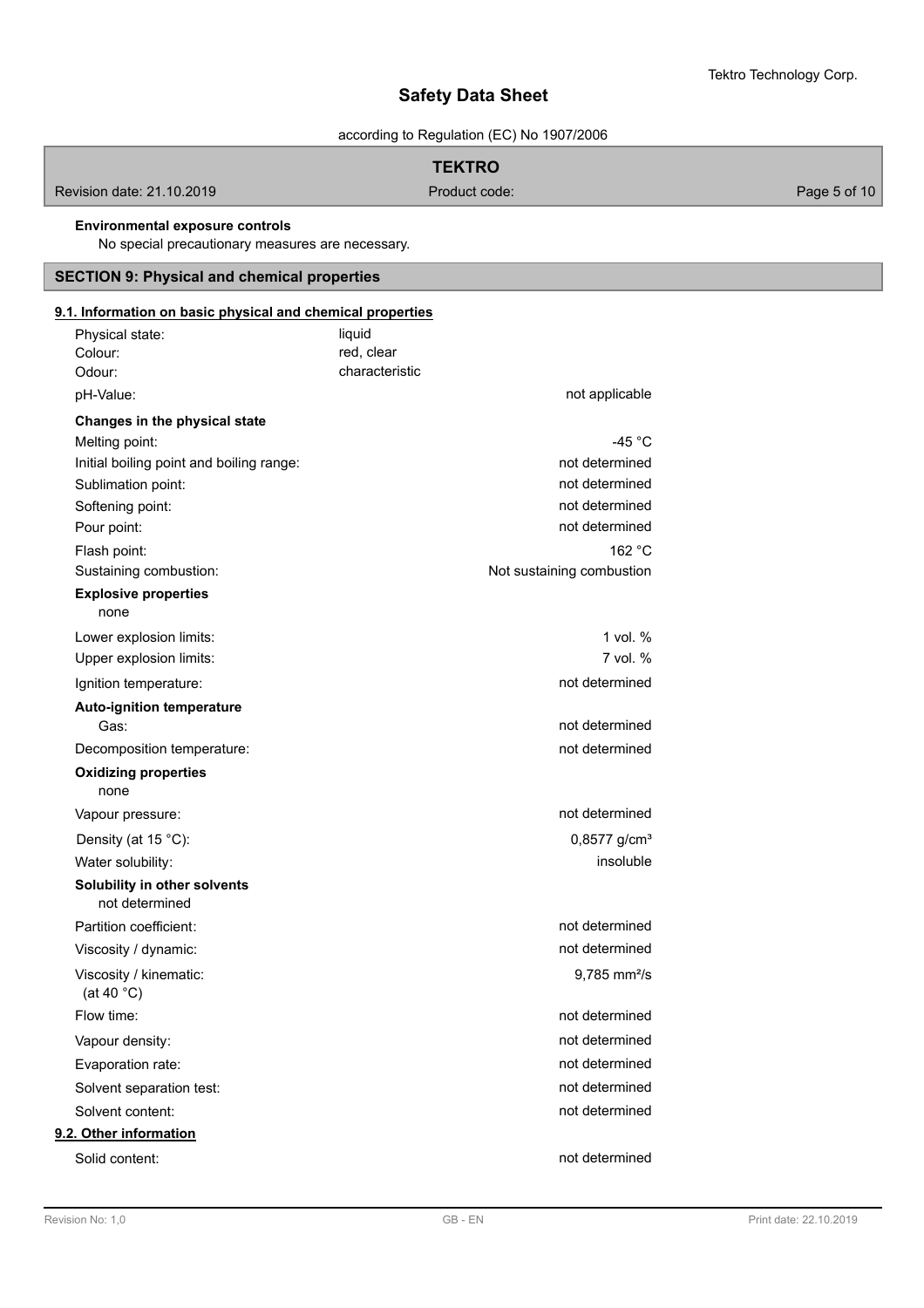according to Regulation (EC) No 1907/2006

# **TEKTRO**

Revision date: 21.10.2019 Product code: Page 6 of 10

# **SECTION 10: Stability and reactivity**

## **10.1. Reactivity**

No information available.

# **10.2. Chemical stability**

The product is chemically stable under recommended conditions of storage, use and temperature.

## **10.3. Possibility of hazardous reactions**

Refer to chapter 10.5.

#### **10.4. Conditions to avoid**

Protect against: UV-radiation/sunlight. heat.

# **10.5. Incompatible materials**

Materials to avoid: Oxidizing agents, strong. Reducing agents, strong.

#### **10.6. Hazardous decomposition products**

Can be released in case of fire: Carbon monoxide. Carbon dioxide (CO2). Nitrogen oxides (NOx).

# **SECTION 11: Toxicological information**

# **11.1. Information on toxicological effects**

# **Toxicocinetics, metabolism and distribution**

# No data available.

# **Acute toxicity**

Based on available data, the classification criteria are not met.

| CAS No     | Chemical name                                                                 |                         |                |                      |                  |  |
|------------|-------------------------------------------------------------------------------|-------------------------|----------------|----------------------|------------------|--|
|            | Exposure route                                                                | <b>IDose</b>            | <b>Species</b> | Source               | Method           |  |
| 64742-54-7 | Baseoil - unspecified, Distillates (petroleum), hydrotreated heavy paraffinic |                         |                |                      |                  |  |
|            | oral                                                                          | LD50<br>> 5000<br>mg/kg | Ratte          | <b>IECHA</b>         | <b>IOECD 401</b> |  |
| 128-37-0   | 2,6-di-tert-butyl-p-cresol                                                    |                         |                |                      |                  |  |
|            | oral                                                                          | LD50<br>>6000<br>mg/kg  | Rat.           | <b>IECHA Dossier</b> |                  |  |
|            | dermal                                                                        | >2000<br>LD50<br>mg/kg  | Rat.           | <b>IECHA Dossier</b> |                  |  |

# **Irritation and corrosivity**

Based on available data, the classification criteria are not met.

#### **Sensitising effects**

Based on available data, the classification criteria are not met.

## **Carcinogenic/mutagenic/toxic effects for reproduction**

Based on available data, the classification criteria are not met.

Baseoil - unspecified, Distillates (petroleum), hydrotreated heavy paraffinic:

In vitro mutagenicity/genotoxicity Method: OECD Guideline 473 (In vitro Mammalian Chromosome Aberration Test); Result: negative. Literature information: ECHA Dossier; Carcinogenicity: Method: OECD Guideline 453 (Combined Chronic Toxicity / Carcinogenicity Studies); Species: Mouse.; Results: Non-carcinogenic if DMSO extract as measured by IP346 is less than 3% w/w. Literature information: ECHA Dossier; Reproductive toxicity: Species: Rat (Sprague-Dawley); Method: OECD Guideline 421 (Reproduction / Developmental Toxicity Screening Test); Results: NOAEL > 1000 mg/kg Literature information: ECHA Dossier; Developmental toxicity/teratogenicity: Species: Rat (Sprague-Dawley); Method: OECD Guideline 414 (Prenatal Developmental Toxicity Study); Results: NOAEL >= 2000 mg/kg Literature information: ECHA Dossier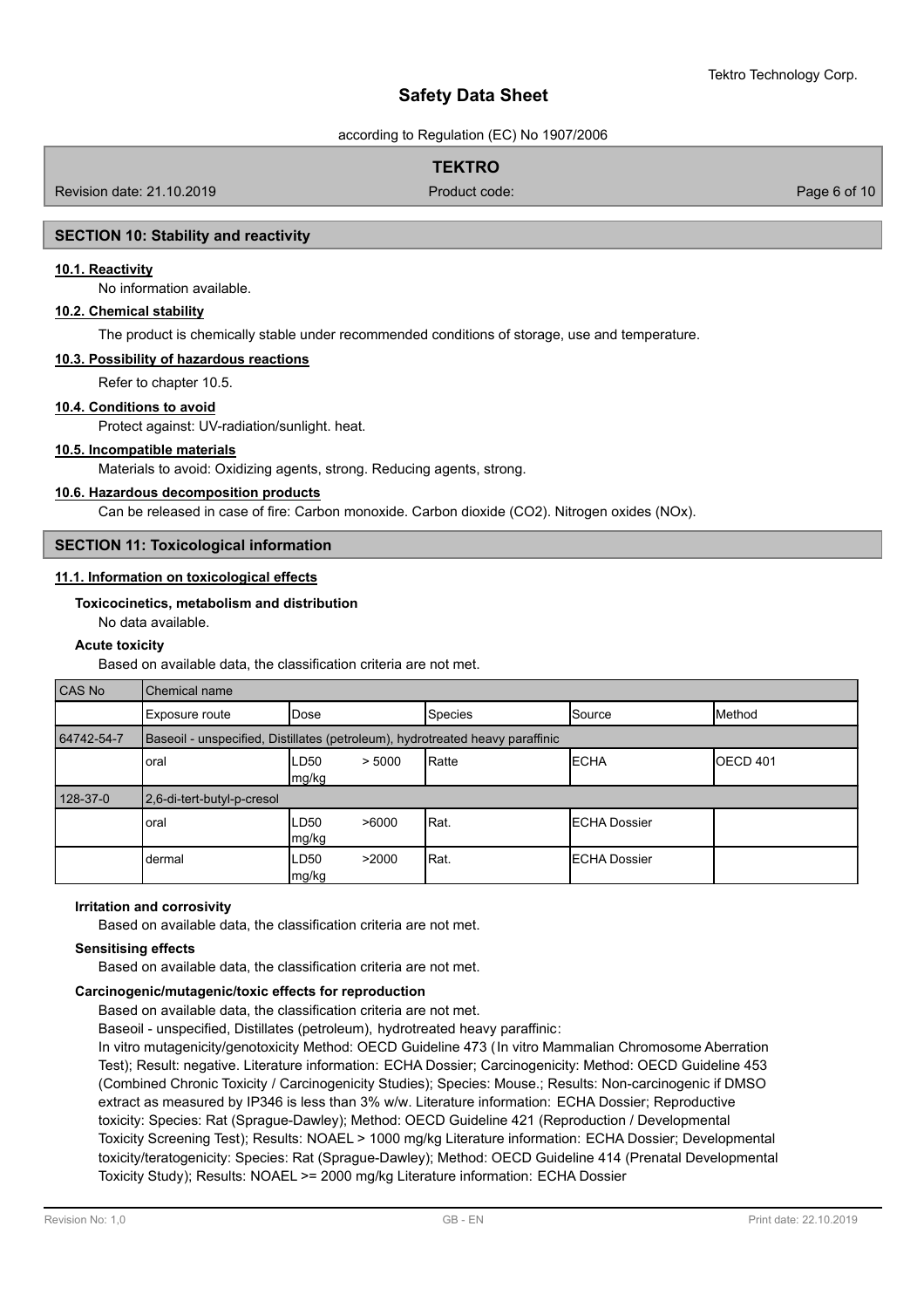according to Regulation (EC) No 1907/2006

# **TEKTRO**

Revision date: 21.10.2019 Product code: Page 7 of 10

# **STOT-single exposure**

Based on available data, the classification criteria are not met.

# **STOT-repeated exposure**

Based on available data, the classification criteria are not met.

Baseoil - unspecified, Distillates (petroleum), hydrotreated heavy paraffinic:

Subacute inhalative toxicity: Method: -; Exposure time: 28d; Species: Rat; Results: NOAEL >980 mg/m3; Literature information: ECHA Dossier; Subacute dermal toxicity: Method: OECD Guideline 410 (Repeated Dose Dermal Toxicity: 21/28-Day Study); Exposure time: 28d; Species: Rabbit; Results: 1000 mg/kg; Literature information: ECHA Dossier

#### **Aspiration hazard**

May be fatal if swallowed and enters airways.

# **Specific effects in experiment on an animal**

No data available.

# **SECTION 12: Ecological information**

# **12.1. Toxicity**

The product has not been tested.

| CAS No   | Chemical name               |                     |       |  |                     |                      |        |
|----------|-----------------------------|---------------------|-------|--|---------------------|----------------------|--------|
|          | Aquatic toxicity            | Dose                |       |  | [[h]   [d] Species  | ISource              | Method |
| 128-37-0 | 2,6-di-tert-butyl-p-cresol  |                     |       |  |                     |                      |        |
|          | Acute crustacea<br>toxicity | <b>EC50</b><br>mg/l | 0,48  |  | 48 h Daphnia magna  | <b>IECHA Dossier</b> |        |
|          | Fish toxicity               | <b>NOEC</b><br>mg/l | 0,053 |  | 42 doryzias latipes | <b>IECHA Dossier</b> |        |
|          | Crustacea toxicity          | <b>NOEC</b><br>mg/l | 0,023 |  | 21 d Daphnia magna  | <b>IECHA Dossier</b> |        |

# **12.2. Persistence and degradability**

The product has not been tested.

| CAS No     | Chemical name                                                                 |         |    |                      |  |  |
|------------|-------------------------------------------------------------------------------|---------|----|----------------------|--|--|
|            | Method                                                                        | Value   | d  | ISource              |  |  |
|            | Evaluation                                                                    |         |    |                      |  |  |
| 64742-54-7 | Baseoil - unspecified, Distillates (petroleum), hydrotreated heavy paraffinic |         |    |                      |  |  |
|            | OECD 301F / ISO 9408 / EEC 92/69 annex V, C.4-D                               | 31%     | 28 | <b>ECHA Dossier</b>  |  |  |
|            | Not easily bio-degradable (according to OECD-criteria).                       |         |    |                      |  |  |
|            | OECD 301B / ISO 9439 / EEC 92/69 annex V, C.4-C                               | $2 - 4$ | 28 | <b>IECHA Dossier</b> |  |  |
|            | Not easily bio-degradable (according to OECD-criteria).                       |         |    |                      |  |  |
| 128-37-0   | 2,6-di-tert-butyl-p-cresol                                                    |         |    |                      |  |  |
|            | OECD 301C / ISO 9408 / EEC 92/69 annex V, C.4-F                               | 4,5%    | 28 | <b>ECHA Dossier</b>  |  |  |
|            | Not easily bio-degradable (according to OECD-criteria).                       |         |    |                      |  |  |

#### **12.3. Bioaccumulative potential**

No indication of bioaccumulation potential.

#### **12.4. Mobility in soil**

No data available.

## **12.5. Results of PBT and vPvB assessment**

The substances in the mixture do not meet the PBT/vPvB criteria according to REACH, annex XIII.

#### **12.6. Other adverse effects**

No data available.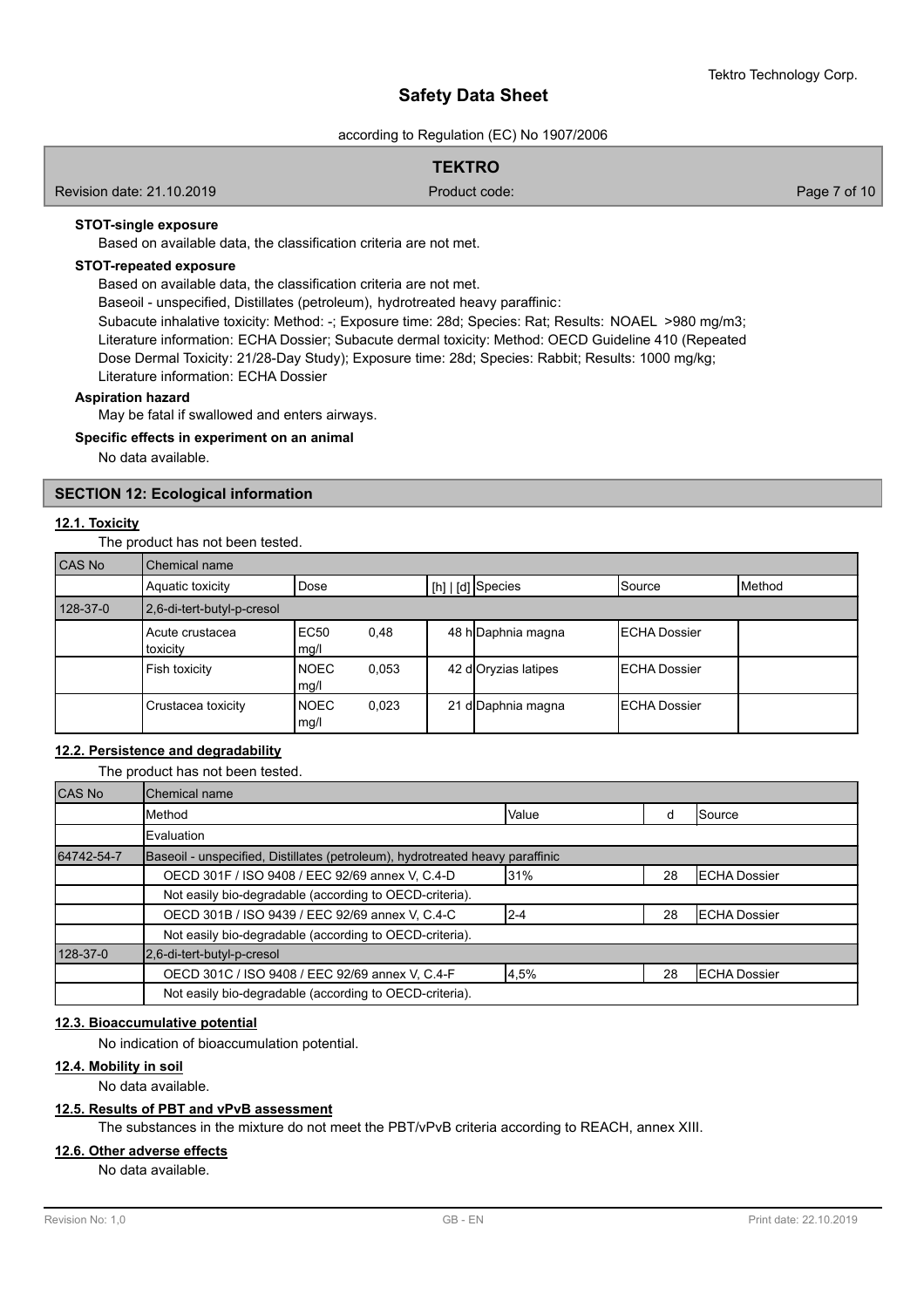according to Regulation (EC) No 1907/2006

# **TEKTRO**

Revision date: 21.10.2019 Product code: Page 8 of 10

# **Further information**

Do not allow to enter into surface water or drains.

# **SECTION 13: Disposal considerations**

#### **13.1. Waste treatment methods**

#### **Advice on disposal**

Observe in addition any national regulations! Consult the local waste disposal expert about waste disposal. Non-contaminated packages may be recycled.

According to (EWC) European Waste Catalogue, allocation of waste identity numbers/waste descriptions must be carried out in a specific way for every industry and process.

Control report for waste code/ waste marking according to (EWC) European Waste Catalogue:

#### **Waste disposal number of waste from residues/unused products**

130113 OIL WASTES AND WASTES OF LIQUID FUELS (EXCEPT EDIBLE OILS, AND THOSE IN CHAPTERS 05, 12 AND 19); waste hydraulic oils; other hydraulic oils; hazardous waste

#### **Waste disposal number of used product**

OIL WASTES AND WASTES OF LIQUID FUELS (EXCEPT EDIBLE OILS, AND THOSE IN CHAPTERS 05, 12 AND 19); waste hydraulic oils; other hydraulic oils; hazardous waste 130113

## **Waste disposal number of contaminated packaging**

WASTE PACKAGING; ABSORBENTS, WIPING CLOTHS, FILTER MATERIALS AND PROTECTIVE CLOTHING NOT OTHERWISE SPECIFIED; packaging (including separately collected municipal packaging waste); packaging containing residues of or contaminated by hazardous substances; hazardous waste 150110

# **Contaminated packaging**

Handle contaminated packages in the same way as the substance itself.

### **SECTION 14: Transport information**

#### **Land transport (ADR/RID)**

**Inland waterways transport (ADN)**

**Marine transport (IMDG)**

**Air transport (ICAO-TI/IATA-DGR)**

**14.1. UN number:** No dangerous good in sense of this transport regulation. **14.2. UN proper shipping name:** No dangerous good in sense of this transport regulation. **14.3. Transport hazard class(es):** No dangerous good in sense of this transport regulation. **14.4. Packing group:** No dangerous good in sense of this transport regulation.

**14.1. UN number:** No dangerous good in sense of this transport regulation. **14.2. UN proper shipping name:** No dangerous good in sense of this transport regulation. **14.3. Transport hazard class(es):** No dangerous good in sense of this transport regulation. **14.4. Packing group:** No dangerous good in sense of this transport regulation.

**14.1. UN number:** No dangerous good in sense of this transport regulation. **14.2. UN proper shipping name:** No dangerous good in sense of this transport regulation. **14.3. Transport hazard class(es):** No dangerous good in sense of this transport regulation. **14.4. Packing group:** No dangerous good in sense of this transport regulation.

**14.1. UN number:** No dangerous good in sense of this transport regulation. **14.2. UN proper shipping name:** No dangerous good in sense of this transport regulation. **14.3. Transport hazard class(es):** No dangerous good in sense of this transport regulation. **14.4. Packing group:** No dangerous good in sense of this transport regulation.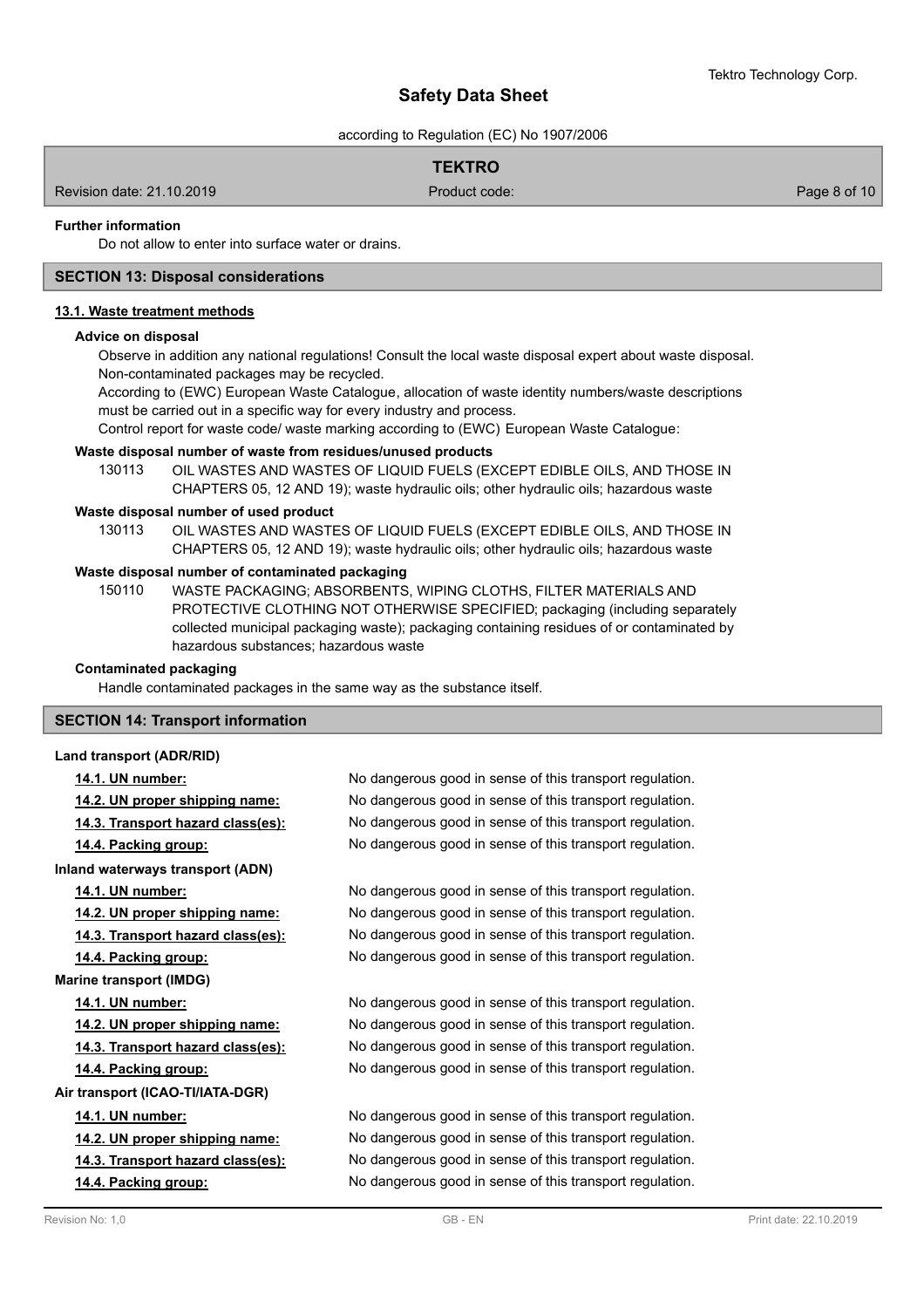| <b>TEKTRO</b><br>Revision date: 21.10.2019<br>Product code:<br>Page 9 of 10<br>14.5. Environmental hazards<br><b>ENVIRONMENTALLY HAZARDOUS:</b><br>no<br>14.6. Special precautions for user<br>Refer to section 6-8<br>14.7. Transport in bulk according to Annex II of Marpol and the IBC Code<br>not relevant<br><b>SECTION 15: Regulatory information</b><br>15.1. Safety, health and environmental regulations/legislation specific for the substance or mixture<br>EU regulatory information<br>No information available.<br>2010/75/EU (VOC):<br>2004/42/EC (VOC):<br>No information available.<br>Information according to 2012/18/EU<br>Not subject to 2012/18/EU (SEVESO III)<br>(SEVESO III):<br><b>Additional information</b> |
|------------------------------------------------------------------------------------------------------------------------------------------------------------------------------------------------------------------------------------------------------------------------------------------------------------------------------------------------------------------------------------------------------------------------------------------------------------------------------------------------------------------------------------------------------------------------------------------------------------------------------------------------------------------------------------------------------------------------------------------|
|                                                                                                                                                                                                                                                                                                                                                                                                                                                                                                                                                                                                                                                                                                                                          |
|                                                                                                                                                                                                                                                                                                                                                                                                                                                                                                                                                                                                                                                                                                                                          |
|                                                                                                                                                                                                                                                                                                                                                                                                                                                                                                                                                                                                                                                                                                                                          |
|                                                                                                                                                                                                                                                                                                                                                                                                                                                                                                                                                                                                                                                                                                                                          |
|                                                                                                                                                                                                                                                                                                                                                                                                                                                                                                                                                                                                                                                                                                                                          |
|                                                                                                                                                                                                                                                                                                                                                                                                                                                                                                                                                                                                                                                                                                                                          |
|                                                                                                                                                                                                                                                                                                                                                                                                                                                                                                                                                                                                                                                                                                                                          |
|                                                                                                                                                                                                                                                                                                                                                                                                                                                                                                                                                                                                                                                                                                                                          |
|                                                                                                                                                                                                                                                                                                                                                                                                                                                                                                                                                                                                                                                                                                                                          |
|                                                                                                                                                                                                                                                                                                                                                                                                                                                                                                                                                                                                                                                                                                                                          |
|                                                                                                                                                                                                                                                                                                                                                                                                                                                                                                                                                                                                                                                                                                                                          |
|                                                                                                                                                                                                                                                                                                                                                                                                                                                                                                                                                                                                                                                                                                                                          |
|                                                                                                                                                                                                                                                                                                                                                                                                                                                                                                                                                                                                                                                                                                                                          |
|                                                                                                                                                                                                                                                                                                                                                                                                                                                                                                                                                                                                                                                                                                                                          |
|                                                                                                                                                                                                                                                                                                                                                                                                                                                                                                                                                                                                                                                                                                                                          |
| The mixture is classified as hazardous according to regulation (EC) No 1272/2008 [CLP].<br>REACH 1907/2006 Appendix XVII, No (mixture): 3                                                                                                                                                                                                                                                                                                                                                                                                                                                                                                                                                                                                |
| National regulatory information                                                                                                                                                                                                                                                                                                                                                                                                                                                                                                                                                                                                                                                                                                          |
| Employment restrictions:<br>Observe restrictions to employment for juvenils according to the 'juvenile<br>work protection guideline' (94/33/EC).                                                                                                                                                                                                                                                                                                                                                                                                                                                                                                                                                                                         |
| 1 - slightly water contaminating<br>Water contaminating class (D):                                                                                                                                                                                                                                                                                                                                                                                                                                                                                                                                                                                                                                                                       |
| 15.2. Chemical safety assessment                                                                                                                                                                                                                                                                                                                                                                                                                                                                                                                                                                                                                                                                                                         |
| For the following substances of this mixture a chemical safety assessment has been carried out:                                                                                                                                                                                                                                                                                                                                                                                                                                                                                                                                                                                                                                          |
| <b>SECTION 16: Other information</b>                                                                                                                                                                                                                                                                                                                                                                                                                                                                                                                                                                                                                                                                                                     |
| <b>Changes</b>                                                                                                                                                                                                                                                                                                                                                                                                                                                                                                                                                                                                                                                                                                                           |
| Rev. 1.0; Initial release: 21.10.2019                                                                                                                                                                                                                                                                                                                                                                                                                                                                                                                                                                                                                                                                                                    |
| Abbreviations and acronyms                                                                                                                                                                                                                                                                                                                                                                                                                                                                                                                                                                                                                                                                                                               |
| ADR: Accord européen sur le transport des marchandises dangereuses par Route                                                                                                                                                                                                                                                                                                                                                                                                                                                                                                                                                                                                                                                             |
| AwSV: Verordnung über Anlagen zum Umgang mit wassergefährdenden Stoffen<br>AGW: Arbeitsplatzgrenzwert                                                                                                                                                                                                                                                                                                                                                                                                                                                                                                                                                                                                                                    |
| AVV: Abfallverzeichnisverordnung                                                                                                                                                                                                                                                                                                                                                                                                                                                                                                                                                                                                                                                                                                         |
| <b>CAS Chemical Abstracts Service</b>                                                                                                                                                                                                                                                                                                                                                                                                                                                                                                                                                                                                                                                                                                    |
| CLP: Classification, Labelling and Packaging of substances and mixtures                                                                                                                                                                                                                                                                                                                                                                                                                                                                                                                                                                                                                                                                  |
| DNEL: Derived No Effect Level                                                                                                                                                                                                                                                                                                                                                                                                                                                                                                                                                                                                                                                                                                            |
| d: day(s)                                                                                                                                                                                                                                                                                                                                                                                                                                                                                                                                                                                                                                                                                                                                |
| EAKV: Europäisches Abfallverzeichnis gemäß Entwurf Abfallverzeichnisverordnung<br>EINECS: European INventory of Existing Commercial chemical Substances                                                                                                                                                                                                                                                                                                                                                                                                                                                                                                                                                                                  |
| ELINCS: European List of Notified Chemical Substances                                                                                                                                                                                                                                                                                                                                                                                                                                                                                                                                                                                                                                                                                    |
| ECHA: European Chemicals Agency                                                                                                                                                                                                                                                                                                                                                                                                                                                                                                                                                                                                                                                                                                          |
| EWC: European Waste Catalogue                                                                                                                                                                                                                                                                                                                                                                                                                                                                                                                                                                                                                                                                                                            |
| IARC: INTERNATIONAL AGENCY FOR RESEARCH ON CANCER                                                                                                                                                                                                                                                                                                                                                                                                                                                                                                                                                                                                                                                                                        |
| IMDG: International Maritime Code for Dangerous Goods<br>IATA: International Air Transport Association                                                                                                                                                                                                                                                                                                                                                                                                                                                                                                                                                                                                                                   |
| IATA-DGR: Dangerous Goods Regulations by the "International Air Transport Association" (IATA)                                                                                                                                                                                                                                                                                                                                                                                                                                                                                                                                                                                                                                            |
| ICAO: International Civil Aviation Organization                                                                                                                                                                                                                                                                                                                                                                                                                                                                                                                                                                                                                                                                                          |
| ICAO-TI: Technical Instructions by the "International Civil Aviation Organization" (ICAO)<br>GHS: Globally Harmonized System of Classification and Labelling of Chemicals                                                                                                                                                                                                                                                                                                                                                                                                                                                                                                                                                                |